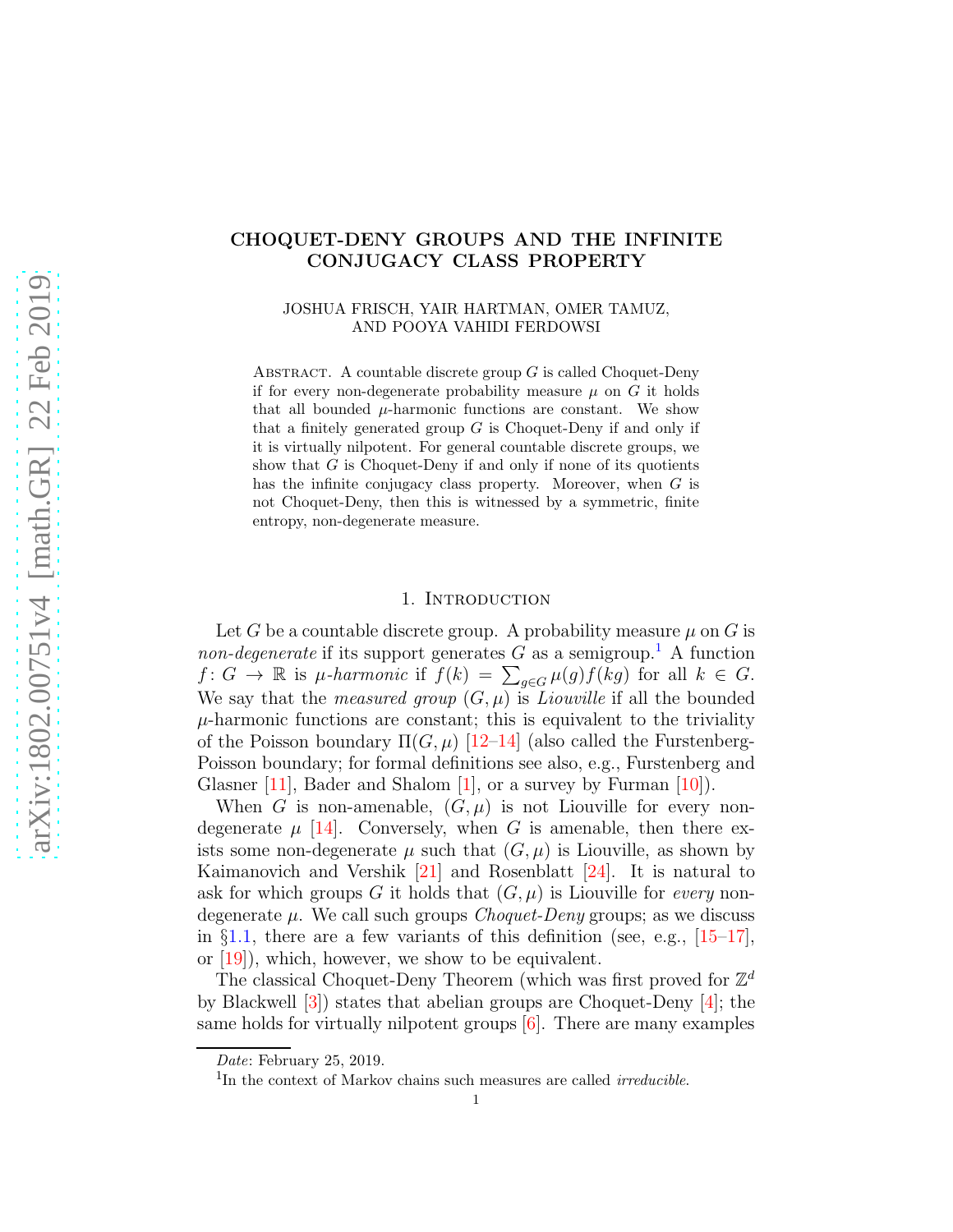of amenable groups that are not Choquet-Deny: first examples of such groups<sup>[2](#page-1-0)</sup> are due to Kaimanovich  $[20]$  and Kaimanovich and Vershik  $[21]$ , they include locally finite groups; Erschler shows that finitely generated solvable groups that are not virtually nilpotent are not Choquet-Deny [\[8\]](#page-12-13), and that even some groups of intermediate growth are not Choquet-Deny [\[7\]](#page-12-14). Kaimanovich and Vershik [\[21,](#page-12-5) p. 466] conjecture that "Given an exponential group G, there exists a symmetric (nonfinitary, in general) measure with non-trivial boundary." See Bartholdi and Erschler [\[2\]](#page-12-15) for additional related results and further references and discussion.

Our main result is a characterization of Choquet-Deny groups. We say that G has the *infinite conjugacy class* property (ICC) if it is nontrivial, and if each of its non-trivial elements has an infinite conjugacy class. We say that  $\mu$  is *fully supported* if supp  $\mu = G$ ; obviously this implies that  $\mu$  is non-degenerate.

<span id="page-1-2"></span>Theorem 1. *A countable discrete group* G *is Choquet-Deny if and only if it has no ICC quotients. Moreover, when* G *does have an ICC quotient, then there exists a fully supported, symmetric, finite entropy* probability measure  $\mu$  on G such that  $(G, \mu)$  is not Liouville. In par*ticular, if* G *is finitely generated, then it is Choquet-Deny if and only if it is virtually nilpotent.*

That a group with no ICC quotients is Choquet-Deny was shown by Jaworski [\[18,](#page-12-16) Theorem 4.8].<sup>[3](#page-1-1)</sup> Our contribution is therefore in the proof of the converse, which appears in §[2.](#page-2-1)

Groups with no ICC quotients are known as FC-hypercentral (see, e.g.,  $[5,22]$  $[5,22]$ , or  $[23, §4.3]$ . This class is closed under forming subgroups, quotients, direct products and finite index extensions, and includes all virtually nilpotent groups. Among finitely generated groups, virtually nilpotent groups are precisely those with no ICC quotients (see [\[22,](#page-13-1) Theorem 2] and [\[5,](#page-12-17) Theorem 2]); this implies the result in Theorem [1](#page-1-2) for finitely generated groups. Since finitely generated groups of exponential growth are not virtually nilpotent, Theorem [1](#page-1-2) implies that the above mentioned conjecture of Kaimanovich and Vershik [\[21\]](#page-12-5) is correct.

A very recent result by three of the authors of this paper shows that a countable discrete group is strongly amenable if and only if it has no ICC quotients  $[9]$ . This implies that G is strongly amenable if and only if  $(G, \mu)$  is Liouville for every non-degenerate  $\mu$ , paralleling the

 ${}^{2}$ In the Lie group setting, an example of an amenable group that is not Choquet-Deny was already known to Furstenberg [\[12\]](#page-12-0).

<span id="page-1-1"></span><span id="page-1-0"></span><sup>&</sup>lt;sup>3</sup>In fact, Jaworski proves there a stronger statement; see the discussion in §[1.1.](#page-2-0)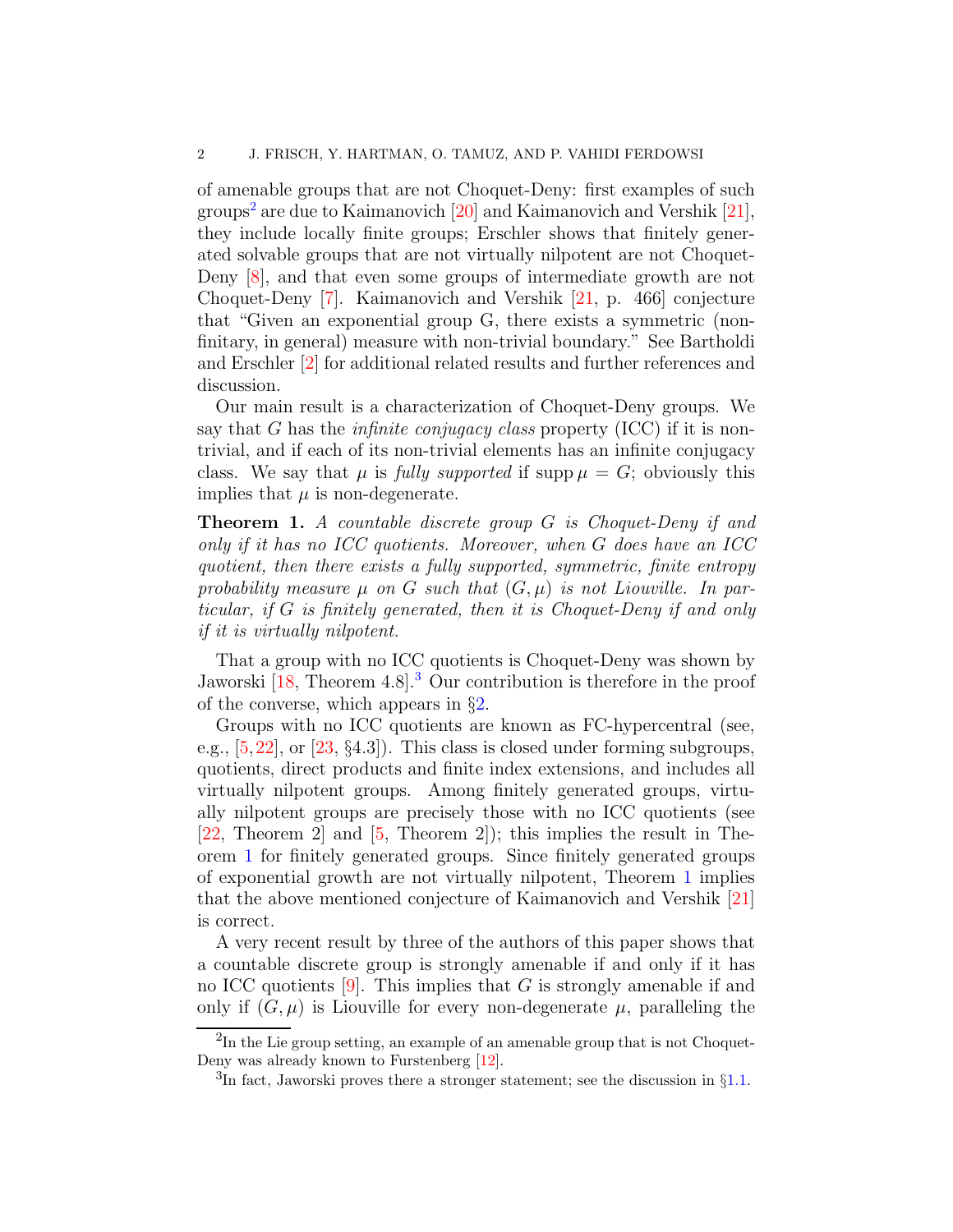above mentioned characterization of amenability as equivalent to the existence of a non-degenerate  $\mu$  such that  $(G, \mu)$  is Liouville. While the proofs of these two similar results are different, it is natural to ask whether there is some deeper connection between strong amenability and the Choquet-Deny property.

<span id="page-2-0"></span>1.1. Different possible definitions of Choquet-Deny groups. Our definition of Choquet-Deny groups is not the usual one, which states that a group is Choquet-Deny if  $(G, \mu)$  is Liouville for every *adapted* measure  $\mu$ , where  $\mu$  is called adapted if its support generates G as a *group* (rather than as a semigroup, as in the non-degenerate case) [\[15](#page-12-6)[–17\]](#page-12-7). Yet another definition used in the literature requires that for *every*  $\mu$ , every bounded  $\mu$ -harmonic function is constant on the left cosets of  $G_{\mu}$ , where  $G_{\mu}$  is the subgroup of G generated by the support of  $\mu$  [\[19\]](#page-12-8).

While a priori these are different definitions, they are equivalent, as demonstrated by our result and by Jaworski's Theorem 4.8 in [\[18\]](#page-12-16). Jaworski's result shows that groups with no ICC quotients are Choquet-Deny according to any of these definitions. Since our construction of  $\mu$  with a non-trivial boundary yields measures that are supported on all of  $G$  (hence non-degenerate, hence adapted), it shows that groups with ICC quotients are not Choquet-Deny according to any of these definitions. Moreover, our result shows that the class of Choquet-Deny groups (whether defined with adapted or with non-degenerate measures) is closed under taking subgroups, which, to the best of our knowledge, was also not previously known.

Acknowledgments. We would like to thank Anna Erschler and Vadim Kaimanovich for many useful comments on the first draft of this paper. We thank Wojciech Jaworski for bringing a number of errors to our attention and suggesting many improvements. We likewise thank an anonymous referee for many helpful suggestions.

## 2. Proofs

<span id="page-2-1"></span>In this section we prove the main result of our paper, Theorem [1.](#page-1-2) Unless stated otherwise, we will assume that all groups are countable and discrete.

Recall that a probability measure  $\mu$  on G is symmetric if  $\mu(g)$  =  $\mu(g^{-1})$  for all  $g \in G$ . Its Shannon entropy (or just entropy) is  $H(\mu) =$  $-\sum_{g\in G}\mu(g)\log\mu(g).$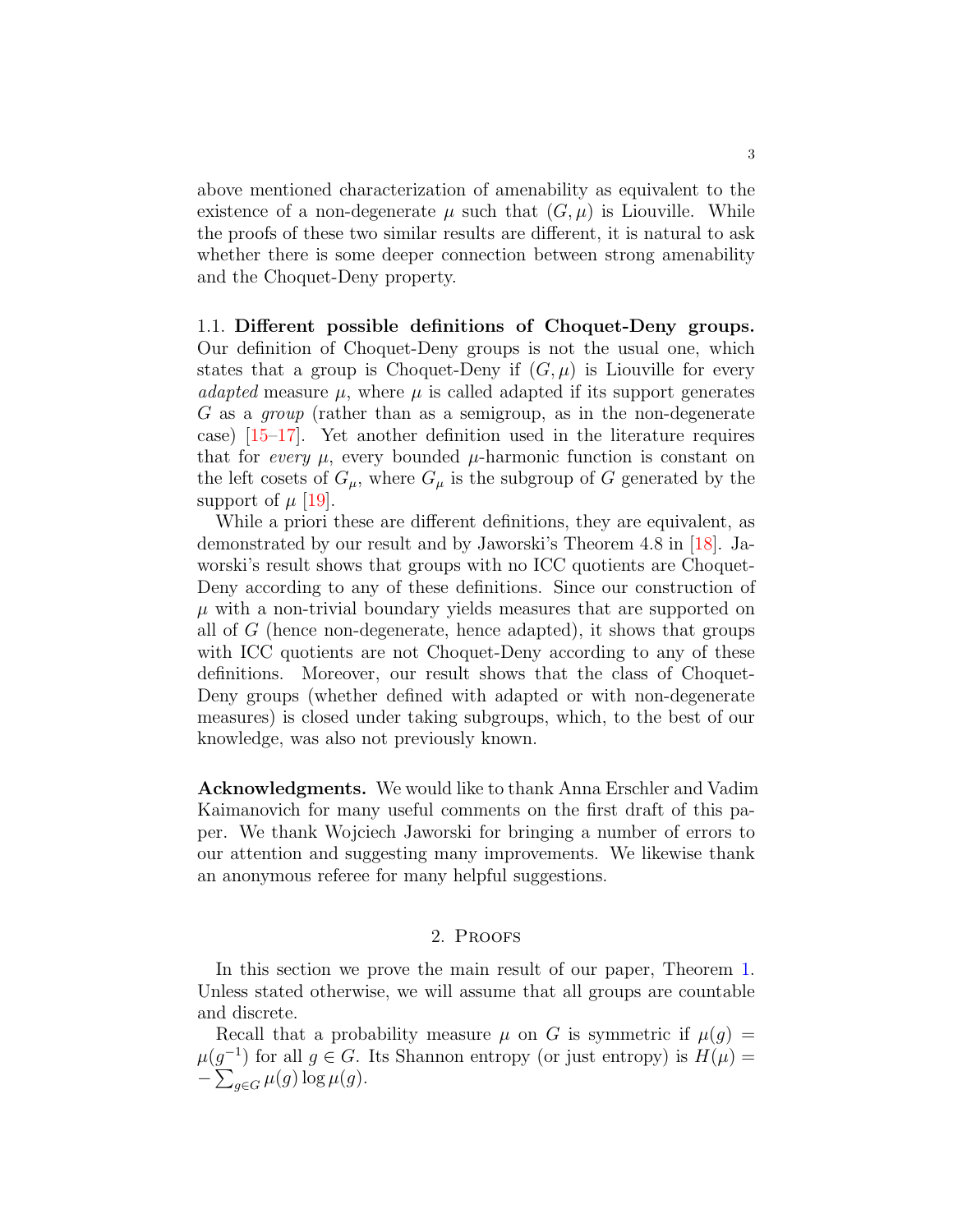4 J. FRISCH, Y. HARTMAN, O. TAMUZ, AND P. VAHIDI FERDOWSI

Our Theorem [1](#page-1-2) is a direct consequence of [\[18,](#page-12-16) Theorem 4.8], which proves it for the case of groups with no ICC quotients, and of the following proposition, which handles the case of groups with ICC quotients.

<span id="page-3-0"></span>Proposition 2.1. *Let* G *be a group with an ICC quotient. Then there exists a fully-supported, symmetric, finite entropy probability measure*  $\mu$  *on G such that*  $\Pi(G, \mu)$  *is non-trivial.* 

The main technical effort in the proof of Proposition [2.1](#page-3-0) is in the proof of the following proposition.

<span id="page-3-1"></span>**Proposition 2.2.** *Let* G *be an amenable ICC group. For every*  $h \in G \setminus$ {e} *there exists a fully supported, symmetric, finite entropy probability measure* µ *such that*

<span id="page-3-2"></span>(2.1) 
$$
\lim_{m \to \infty} \|h\mu^{*m} - \mu^{*m}\| > 0.
$$

Here  $\mu^{*m}$  is the *m*-fold convolution  $\mu * \cdots * \mu$ . We will prove this Proposition later, and now turn to the proof of Proposition [2.1.](#page-3-0)

*Proof of Proposition [2.1.](#page-3-0)* The case of non-amenable G is known, so assume that G is amenable and has an ICC quotient  $Q$ . Let h be a non-identity element of  $Q$ . Applying Proposition [2.2](#page-3-1) to  $Q$  and h yields a finite entropy, symmetric measure  $\bar{\mu}$  on  $Q$  that is fully supported, and satisfies  $(2.1)$ .

Since  $\bar{\mu}$  has full support and satisfies [\(2.1\)](#page-3-2), it follows from [\[15,](#page-12-6) Theorem 2 that  $(Q, \bar{\mu})$  has a non-trivial Poisson boundary. Let  $\mu$  be any symmetric, finite entropy non-degenerate probability measure on G that is projected to  $\bar{\mu}$ ; the existence of such a  $\mu$  is straightforward. Then  $(G, \mu)$  has a non-trivial Poisson boundary.

2.1. Switching Elements. Here we introduce two notions: switching elements and super-switching elements. We will use these notions in the proof of Proposition [2.2.](#page-3-1)

**Definition 2.3.** Let X be a finite symmetric subset of a group  $G$ .

• We call  $q \in G$  a *switching element for* X if

$$
X \cap gXg^{-1} \subseteq \{e\}.
$$

• We call  $q \in G$  a *super-switching element for* X if

 $X \cap (gXg \cup gXg^{-1} \cup g^{-1}Xg \cup g^{-1}Xg^{-1}) \subseteq \{e\}.$ 

Note that since X is symmetric,  $g \in G$  is a switching element for X if and only if  $g^{-1}$  is a switching element for X.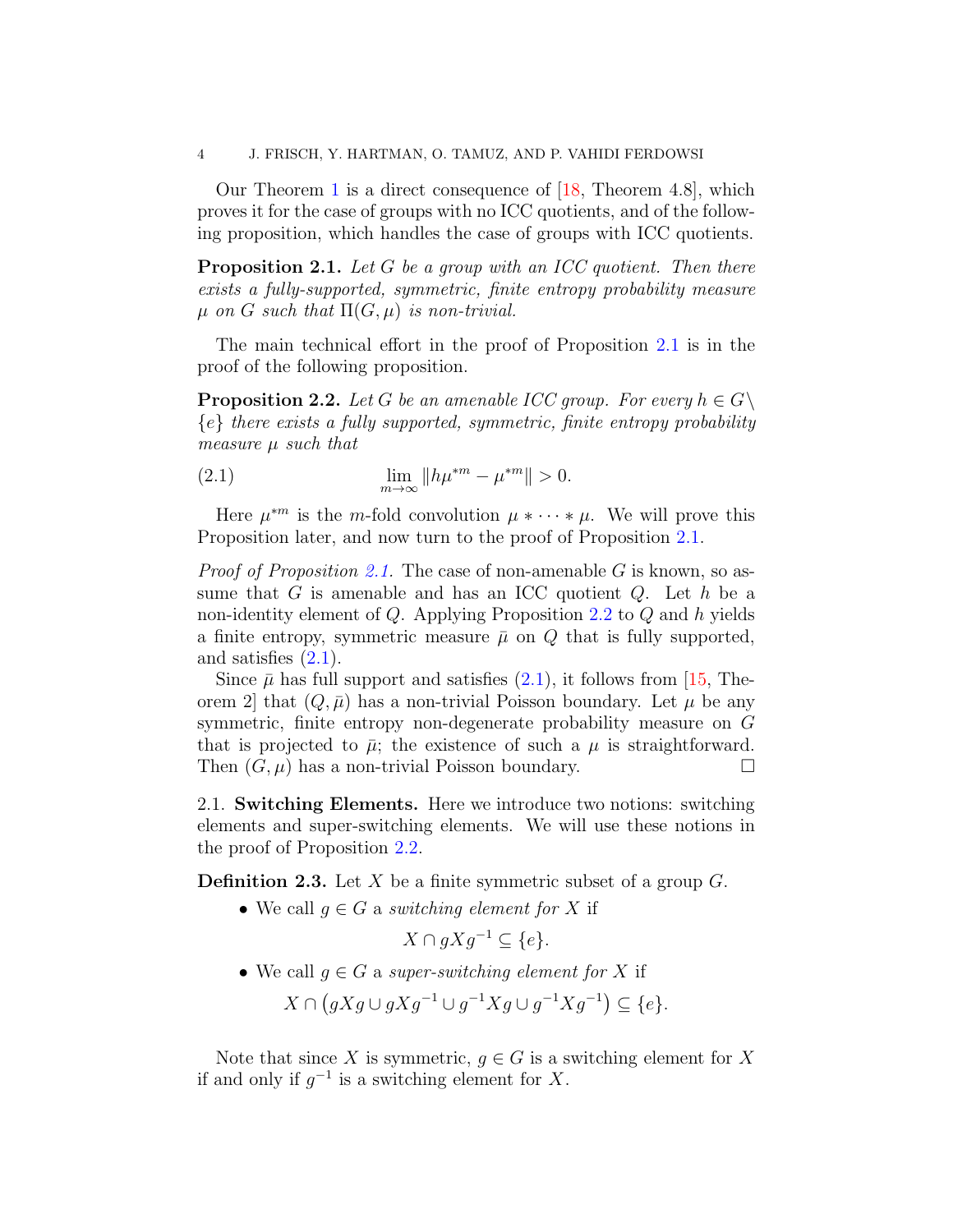<span id="page-4-1"></span>Claim 2.4. *Let* X *be a finite symmetric subset of a group* G *and let*  $g \in G$  *be a super-switching element for* X. If  $g^{w_1} x g^{w_2} = y$  for  $x, y \in X$ *and*  $w_1, w_2 \in \{-1, +1\}$ *, then*  $x = y = e$ *.* 

*Proof.* Let  $g^{w_1} x g^{w_2} = y$  for  $x, y \in X$  and  $w_1, w_2 \in \{-1, +1\}$ . Since

$$
y = g^{w_1} x g^{w_2} \in (gXg \cup gXg^{-1} \cup g^{-1}Xg \cup g^{-1}Xg^{-1})
$$

and  $y \in X$ , it follows from the definition of a super-switching element for X that  $y = e$ .

From  $g^{w_1}xg^{w_2} = y$ , we get  $g^{-w_1}yg^{-w_2} = x$ . So, by symmetry, the same argument shows  $x = e$ .

<span id="page-4-0"></span>Proposition 2.5. *Let* G *be a discrete (not necessarily countable) amenable ICC group, and let* X *be a finite symmetric subset of* G*. The set of super-switching elements for* X *is infinite.*

*Proof of Proposition [2.5.](#page-4-0)* Fix an invariant finitely additive probability measure d on G. For  $A \subseteq G$ , we call  $d(A)$  the density of A. We will need the fact that infinite index subgroups have zero density, and that  $d(A) = 0$  for every finite subset  $A \subset G$ .

Let  $C_G(x)$  be the centralizer of a non-identity  $x \in X$ . Then, since X is finite, there is a finite set of cosets of  $C_G(x)$  that includes all  $g \in G$ such that  $g^{-1}xg \in X$ . So, non-switching elements for X are in the union of finitely many cosets of subgroups with infinite index, since  $G$ is ICC. This means that the set of non-switching elements for  $X$  has zero density, and so the set  $S$  of switching elements for  $X$  has density one.

Let T be the set of all super-switching elements for X. Let  $A \subseteq G$ be the set of involutions  $\{g \in G \mid g^2 = e\}.$ 

If  $d(A) > 0$ , then  $d(A \cap S) > 0$ . On the other hand, for any  $g \in A \cap S$ , since g is switching for X and  $g^{-1} = g$ , g is super-switching for X. Hence  $A \cap S \subseteq T$ . This shows that if  $d(A) > 0$ , then  $d(T) \geq d(A \cap S)$ 0, and so we are done.

So, we can assume that  $d(A) = 0$ . For any  $x, y \in X$ , let  $S_{x,y} = \{g \in$  $S | g x g = y$ . Note that

$$
T = S \setminus \bigcup_{\substack{x,y \in X \\ (x,y) \neq (e,e)}} S_{x,y}.
$$

It is thus enough to be shown that each  $S_{x,y}$  has zero density when  $(x, y) \neq (e, e)$ . So assume for the sake of contradiction that  $d(S_{x,y}) > 0$ .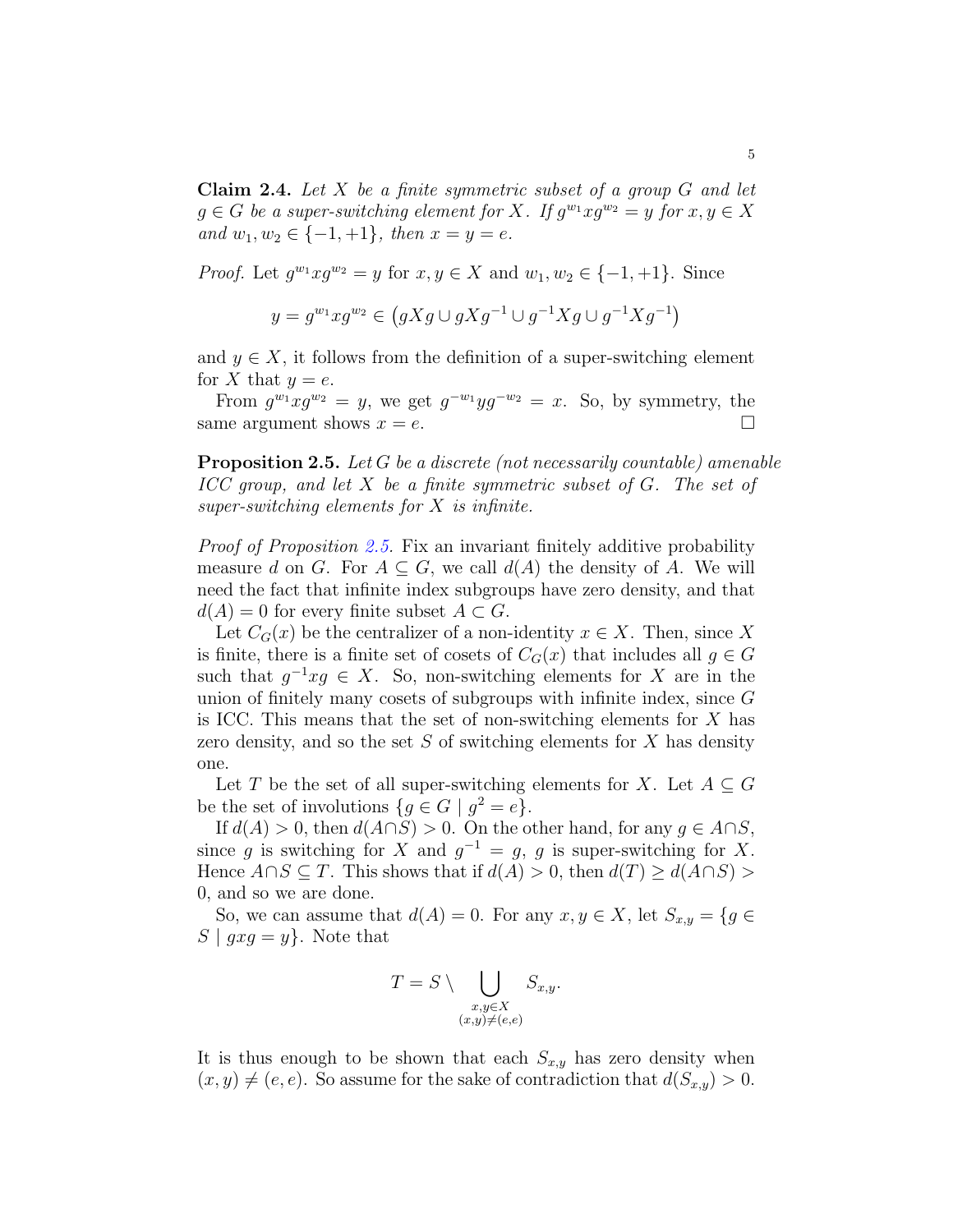Fix  $g \in S_{x,y}$ . We have the following for all  $h \in g^{-1}S_{x,y}$ .

$$
g x g = y = gh xgh \implies (xg) = h(xg)h
$$
  
\n
$$
\implies (xg)^{-1}h^{-1}(xg) = h
$$
  
\n
$$
\implies h = (xg)^{-1}h^{-1}(xg)
$$
  
\n
$$
= (xg)^{-1}[(xg)^{-1}h^{-1}(xg)]^{-1}(xg)
$$
  
\n
$$
= (xg)^{-2}h(xg)^2
$$
  
\n
$$
\implies h \text{ is in the centralizer of } (xg)^2.
$$

So, the centralizer of  $(xg)^2$  includes  $g^{-1}S_{x,y}$ , which has a positive density. So, the centralizer of  $(xg)^2$  has finite index. This implies that  $(xg)^2 = e$ , because in an ICC group only the identity can have a finite index centralizer. Hence  $xg \in A$  for all  $g \in S_{x,y}$ . So  $xS_{x,y} \subseteq A$ . Hence  $S_{x,y}$  also has zero density, which is a contradiction.

2.2. A Heavy-Tailed Probability Distribution on N. Here we state and prove a lemma about the existence of a probability distribution on  $\mathbb{N} = \{1, 2, \ldots\}$  such that infinite i.i.d. samples from this measure have certain properties. We will use this distribution in the proof of Proposition [2.2.](#page-3-1)

<span id="page-5-0"></span>**Lemma 2.6.** Let p be the following probability measure on  $\mathbb{N}$ :  $p(n) =$  $cn^{-5/4}$ , where  $1/c = \sum_{n=1}^{\infty} n^{-5/4}$ . Then p has finite entropy and the *following property: for any*  $\varepsilon > 0$  *there exist constants*  $K_{\varepsilon}, N_{\varepsilon} \in \mathbb{N}$  *such that for any natural number*  $m \geq K_{\varepsilon}$  *there exists an*  $E_{\varepsilon,m} \subseteq \mathbb{N}^m$  *such that:*

- *(1)*  $p^{\times m}(E_{\varepsilon,m}) \geq 1 \varepsilon$ , where  $p^{\times m}$  is the m-fold product measure  $p \times \cdots \times p$ .
- (2) For any  $s = (s_1, \ldots, s_m) \in E_{\varepsilon,m}$ , the maximum of  $\{s_1, \ldots, s_{K_{\varepsilon}}\}$ *is at most*  $N_{\varepsilon}$ *.*
- *(3) For any*  $s = (s_1, \ldots, s_m) \in E_{\varepsilon,m}$  *and for any*  $K_{\varepsilon} \leq k \leq m$ , the *maximum of*  $\{s_1, \ldots, s_k\}$  *is at least*  $k^2$ .
- *(4) For any*  $s = (s_1, \ldots, s_m) \in E_{\varepsilon,m}$  *and for any*  $K_{\varepsilon} \leq k \leq m$ , *the maximum of*  $\{s_1, \ldots, s_k\}$  *appears in*  $(s_1, \ldots, s_k)$  *only once.*

*Proof.* It is straightforward to see that p has finite entropy.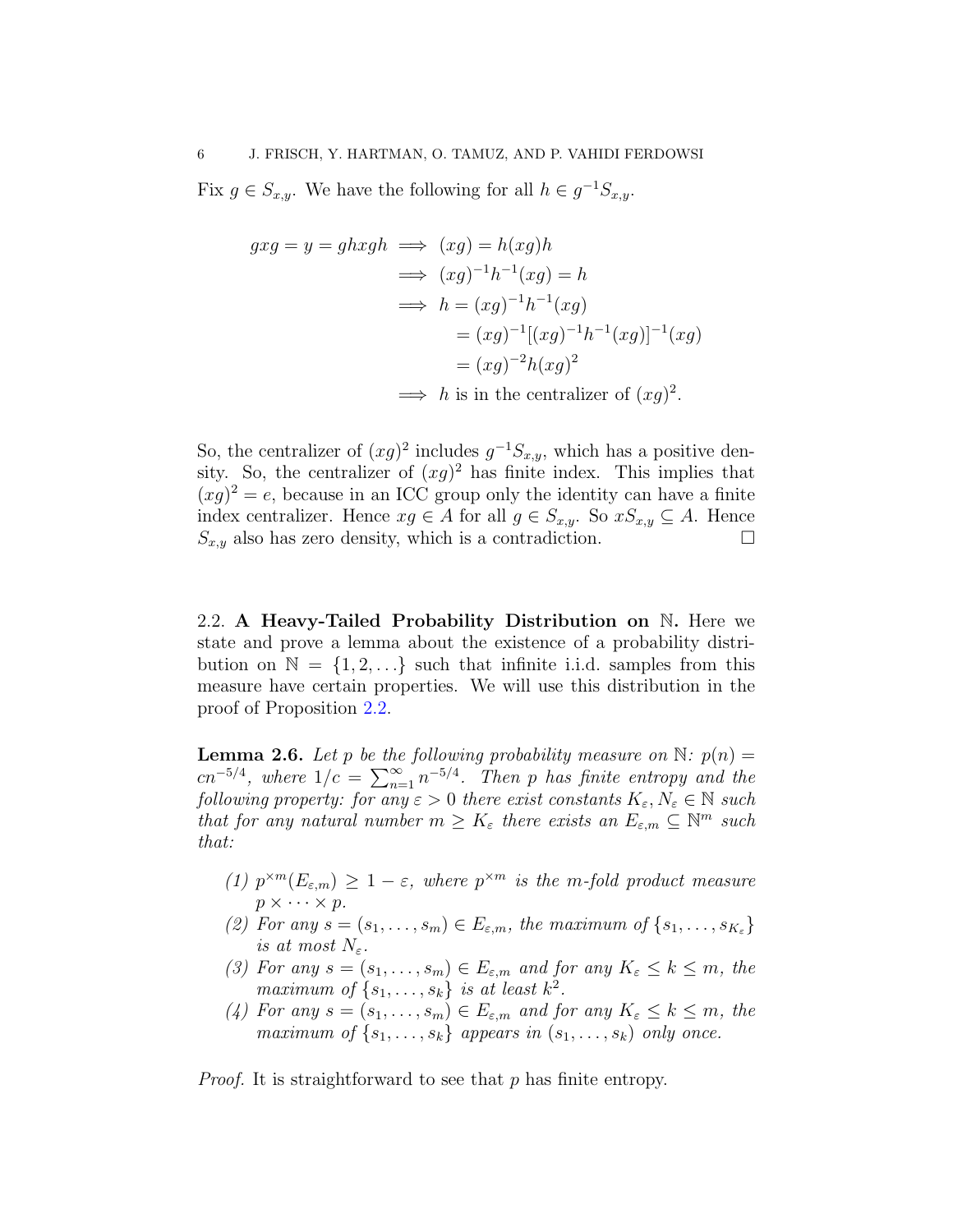Let  $s = (s_1, s_2, \ldots) \in \mathbb{N}^{\infty}$  have distribution  $p^{\times \infty}$ ; i.e., s is a sequence of i.d.d. random variables with distribution p. Since each  $s_i$  has distribution p, for each  $n \in \mathbb{N}$  we have:

<span id="page-6-0"></span>(2.2)

$$
\mathbb{P}[s_i \ge n] = \sum_{m=n}^{\infty} p(m) = c \sum_{m=n}^{\infty} m^{-5/4} \ge c \int_n^{\infty} x^{-5/4} dx = 4cn^{-1/4}.
$$

For  $k \geq 1$ , let

$$
M_k \coloneqq \max\{s_1, \ldots, s_k\},\
$$

and let

$$
\operatorname{next}(k) \coloneqq \min\{i > k \mid s_i \ge M_k\}.
$$

In words, next(k) is the first index  $i > k$  for which  $s_i$  matches or exceeds  $M_k$ .

We first show that with probability one,  $M_k \geq k^2$  for all k large enough. To this end, let  $A_k$  be the event that  $M_k < k^2$ . We have:

$$
\mathbb{P}[A_k] = \mathbb{P}[s_i < k^2 \; \forall i \in \{1, \dots, k\}]
$$
\n
$$
= (1 - \mathbb{P}[s_1 < k^2])^k
$$
\n
$$
\leq (1 - 4c(k^2)^{-1/4})^k
$$
\n
$$
\leq e^{-4ck^{1/2}}.
$$

Since the sum of these probabilities is finite, by Borel-Cantelli we get that

 $\mathbb{P}[A_k \text{ infinitely often}] = 0.$ 

Hence  $M_k \geq k^2$  for all k large enough, almost surely. Furthermore, the expectation of  $1/M_k$  is small:

<span id="page-6-1"></span>
$$
\mathbb{E}\left[\frac{1}{M_k}\right] = \mathbb{E}\left[\frac{1}{M_k}\middle|A_k\right] \mathbb{P}\left[A_k\right] + \mathbb{E}\left[\frac{1}{M_k}\middle| \neg A_k\right] \mathbb{P}\left[\neg A_k\right] \le e^{-4ck^{1/2}} + \frac{1}{k^2}.
$$

Next, we show that, with probability one,  $s_{\text{next}(k)} > M_k$  for all k large enough. That is, for large enough k, the first time that  $M_k$  is matched or exceeded after index  $k$ , it is in fact exceeded.

Let  $B_k$  be the event that  $s_{\text{next}(k)} = M_k$ . We would like to show that this occurs only finitely often. Note that

$$
\mathbb{P}[B_k|M_k] = \mathbb{P}\left[s_{\text{next}(k)} = M_k|M_k\right]
$$
  
= 
$$
\sum_{i=k+1}^{\infty} \mathbb{P}\left[s_i = M_k, \text{next}(k) = i|M_k\right].
$$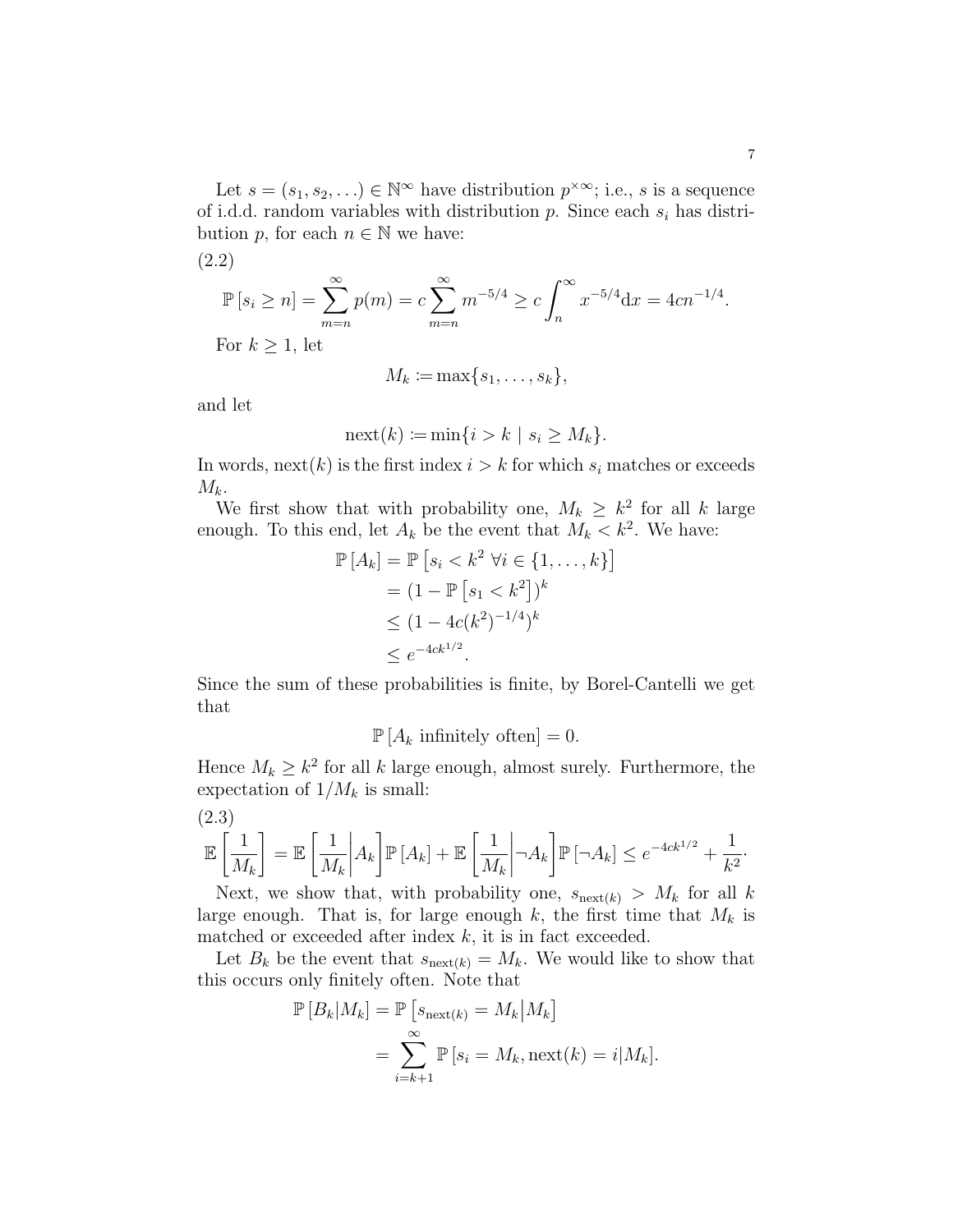Applying the definition of  $next(k)$  yields

$$
\mathbb{P}[B_k|M_k] = \sum_{i=k+1}^{\infty} \mathbb{P}[s_i = M_k, s_{k+1}, \dots, s_{i-1} < M_k|M_k].
$$

By the independence of the  $s_i$ 's we can write this as

$$
\mathbb{P}[B_k|M_k] = \sum_{i=k+1}^{\infty} \mathbb{P}[s_i = M_k|M_k] \prod_{n=1}^{i-(k+1)} \mathbb{P}[s_{k+n} < M_k|M_k]
$$
\n
$$
= \sum_{i=k+1}^{\infty} \frac{c}{M_k^{5/4}} \mathbb{P}[s_{k+1} < M_k|M_k]^{i-(k+1)}.
$$

By  $(2.2)$ ,  $\mathbb{P}[s_{k+1} < M_k | M_k] \leq 1 - 4c M_k^{-1/4}$ . Hence

$$
\mathbb{P}\left[B_k|M_k\right] \le \frac{c}{M_k^{5/4}} \cdot \frac{1}{4cM_k^{-1/4}} = \frac{1}{4M_k}.
$$

Using  $(2.3)$  it follows that

$$
\mathbb{P}\left[B_k\right] = \mathbb{E}\left[\mathbb{P}\left[B_k|M_k\right]\right] \leq \mathbb{E}\left[\frac{1}{4M_k}\right] \leq \frac{1}{4}e^{-4ck^{1/2}} + \frac{1}{4k^2}.
$$

Hence  $\sum_k \mathbb{P}[B_k] < \infty$ , and so by Borel-Cantelli  $B_k$  occurs only finitely often.

Since  $A_k$  and  $B_k$  both occur for only finitely many k, the (random) index ind′ at which they stop occurring is almost surely finite, and is given by

$$
\text{ind}' = \min \{ \ell \in \mathbb{N} \, : \, s \notin A_k \cup B_k \text{ for all } k \geq \ell \}.
$$

Let

$$
ind = \operatorname{next}(ind').
$$

Hence for  $k \geq \text{ind}, M_k \geq k^2$  and  $M_k$  appears in  $(s_1, \ldots, s_k)$  only once.

Fix  $\varepsilon > 0$ . Since ind is almost surely finite, then for large enough constants  $K_{\varepsilon} \in \mathbb{N}$  and  $N_{\varepsilon} \in \mathbb{N}$  the event

$$
E_{\varepsilon} = \{\text{ind} \le K_{\varepsilon} \text{ and } M_{K_{\varepsilon}} \le N_{\varepsilon}\}\
$$

has probability at least  $1 - \varepsilon$ , and additionally, conditioned on  $E_{\varepsilon}$  it holds that  $k \geq \text{ind}$  for all  $k \geq K_{\varepsilon}$ , and hence  $M_k \geq k^2$  and  $M_k$  appears in  $(s_1, \ldots, s_k)$  only once. Therefore, if for  $m \geq K_{\varepsilon}$  we let  $E_{\varepsilon,m}$  be the projection of  $E_{\varepsilon}$  to the first m coordinates, then  $E_{\varepsilon,m}$  satisfies the desired properties.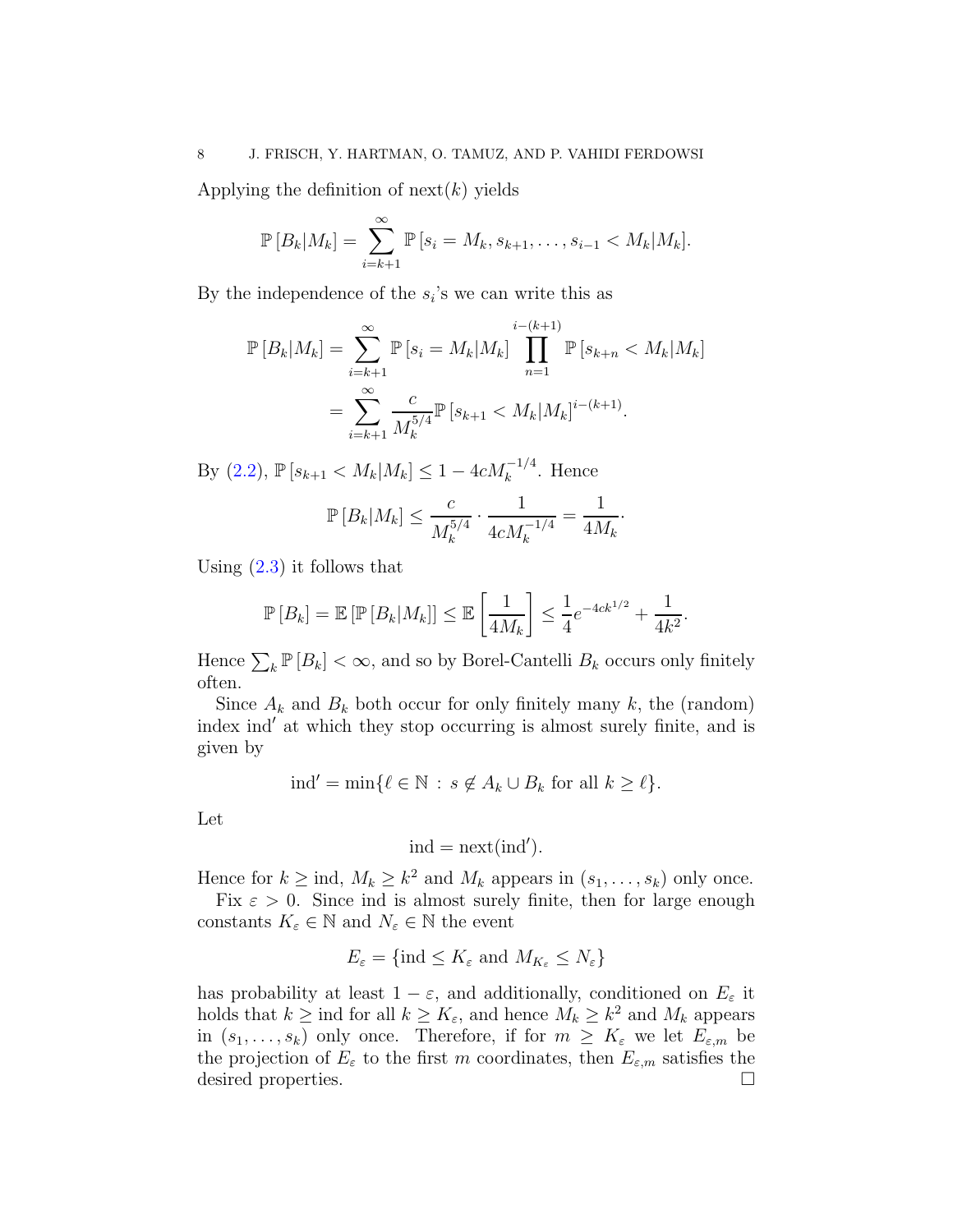2.3. Proof of Proposition [2.2.](#page-3-1) Let  $\frac{1}{8} > \varepsilon > 0$ . Let  $p, K_{\varepsilon} \in \mathbb{N}, N_{\varepsilon} \in$  $\mathbb{N}$ , and  $E_{\varepsilon,m} \subseteq \mathbb{N}^m$  be the probability measure, the constants, and the events from Lemma [2.6.](#page-5-0) To simplify notation let  $N = N_{\varepsilon}$  and  $K = K_{\varepsilon}$ .

Let  $G = \{a_1, a_2, ...\}$ , where  $a_1 = a_2 = \cdots = a_N = e$ . We define  $(g_n)_n$ ,  $(A_n)_n$ ,  $(B_n)_n$  and  $(C_n)_n$  recursively. Given  $g_1, \ldots, g_n$ , let  $A_n =$  ${g_n, g_n^{-1}, a_n, a_n^{-1}}$  and  $B_n = \bigcup_{i \le n} A_i$ . Denote  $C_n = B_n \cup \{h^{-1}, h\}$ . Note that  $A_n$ ,  $B_n$ , and  $C_n$  are finite and symmetric for any  $n \in \mathbb{N}$ . Let  $g_1 =$  $g_2 = \ldots = g_N = e$ . For  $n + 1 > N$ , given  $C_n$ , let  $g_{n+1} \in G$  be a superswitching element for  $(C_n)^{2n+1}$  which is not in  $(C_n)^{8n+1}$ . The existence of such a super-switching element is guaranteed by Proposition [2.5](#page-4-0) and the facts that  $(C_n)^{2n+1}$  is a finite symmetric subset of G and that  $(C_n)^{8n+1}$  is finite.

For  $n \in \mathbb{N}$ , define a symmetric probability measure  $\mu_n$  on  $A_n$  by

$$
\mu_n = \varepsilon 2^{-n} \left( \frac{1}{2} \delta_{a_n} + \frac{1}{2} \delta_{a_n^{-1}} \right) + (1 - \varepsilon 2^{-n}) \left( \frac{1}{2} \delta_{g_n} + \frac{1}{2} \delta_{g_n^{-1}} \right).
$$

Here  $\delta_g$  is the point mass on  $g \in G$ . Finally, let

$$
\mu = \sum_{n=1}^{\infty} p(n)\mu_n.
$$

Obviously  $\mu$  is symmetric and supp  $\mu = G$ . Since p has finite entropy and each  $\mu_n$  has support of size at most 4, it follows easily that  $\mu$  has finite entropy.

We want to show that

$$
\lim_{m \to \infty} \|h\mu^{*m} - \mu^{*m}\| > 0.
$$

Fix  $m \in \mathbb{N}$  larger than K and N. For each  $n \in \mathbb{N}$  define  $f_n$ :  $\{1, 2, 3, 4\} \to A_n$  by

$$
f_n(1) = a_n
$$
,  $f_n(2) = a_n^{-1}$ ,  $f_n(3) = g_n$ ,  $f_n(4) = g_n^{-1}$ ,

and define  $\nu_n : \{1, 2, 3, 4\} \to [0, 1]$  by

$$
\nu_n(1) = \nu_n(2) = \frac{1}{2}\varepsilon 2^{-n}, \ \nu_n(3) = \nu_n(4) = \frac{1}{2}(1 - \varepsilon 2^{-n}).
$$

Let

$$
\Omega = \{ (s, w) \mid s \in \mathbb{N}^m, \ w \in \{1, 2, 3, 4\}^m \}.
$$

We define the measure  $\eta$  on the countable set  $\Omega$  by specifying its values on the singletons:

$$
\eta(\{(s,w)\}) = p^{\times m}(s) \nu_{s_1}(w_1) \nu_{s_2}(w_2) \ldots \nu_{s_m}(w_m).
$$

It follows immediately from this definition that  $\eta$  is a probability measure.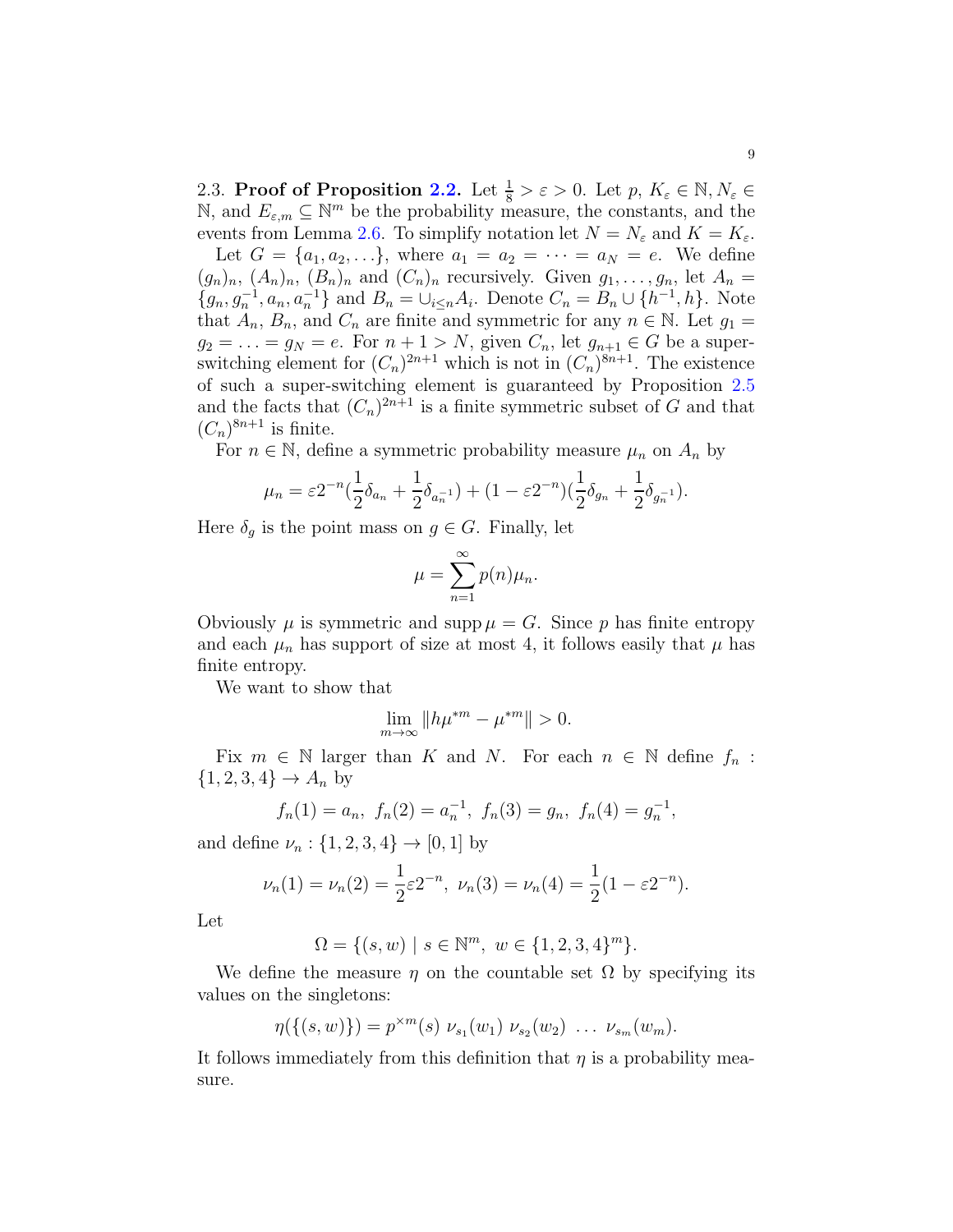Define  $r : \Omega \to G$  by

 $r(s, w) = f_{s_1}(w_1) f_{s_2}(w_2) \dots f_{s_m}(w_m).$ 

It is not difficult to see that  $r_*\eta = \mu^{*m}$ , and so we need to show that  $||hr_*\eta - r_*\eta||$  is uniformly bounded away from zero for m larger than K and N.

Recall that  $E_{\varepsilon,m} \subseteq \mathbb{N}^m$  is the event given by Lemma [2.6.](#page-5-0) Fix  $s \in$  $E_{\varepsilon,m}$ . Define

$$
i_{s,1} = \min\{j \in \{1 \dots, m\} \mid s_j > N\},
$$
  
\n
$$
i_{s,2} = \min\{j > i_{s,1} \mid s_j \ge s_{i_{s,1}}\},
$$
  
\n
$$
\vdots
$$
  
\n
$$
i_{s,l(s)} = \min\{j > i_{s,l(s)-1} \mid s_j \ge s_{i_{s,l(s)-1}}\}.
$$

Note that by the second property of  $E_{\varepsilon,m}$  in Lemma [2.6,](#page-5-0) we know that

$$
K < i_{s,1} < i_{s,2} < \cdots < i_{s,l(s)},
$$

and by the fourth property,

$$
N < s_{i_{s,1}} < s_{i_{s,2}} < \cdots < s_{i_{s,l(s)}} = \max\{s_1, \ldots, s_m\}.
$$

Let

$$
W_{\varepsilon}^{s} = \{ w \in \{1, 2, 3, 4\}^{m} \mid \forall k \leq l(s) \ w_{i_{s,k}} = 3, 4 \}.
$$

For  $s \in \mathbb{N}^m$  let  $\eta_s$  be the measure  $\eta$ , conditioned on the first coordinate equalling s. I.e., let

$$
\eta_s(A) = \frac{\eta(A \cap \Omega^s)}{\eta(\Omega^s)},
$$

where  $\Omega^s = \{s\} \times \{1, 2, 3, 4\}^m \subseteq \Omega$ . Then

$$
\eta_s(\{s\} \times W^s_{\varepsilon}) = 1 - \eta_s(\{w_{i_{s,1}} = 1, 2; \text{ or } w_{i_{s,2}} = 1, 2; \dots; \text{ or } w_{i_{s,l(s)}} = 1, 2\})
$$
  
\n
$$
\geq 1 - \sum_{k=1}^{l(s)} \eta_s(\{w_{i_{s,k}} = 1, 2\})
$$
  
\n
$$
= 1 - \sum_{k=1}^{l(s)} \varepsilon 2^{-s_{i_{s,k}}}
$$
  
\n
$$
\geq 1 - \sum_{j=1}^{\infty} \varepsilon 2^{-j}
$$
  
\n
$$
= 1 - \varepsilon,
$$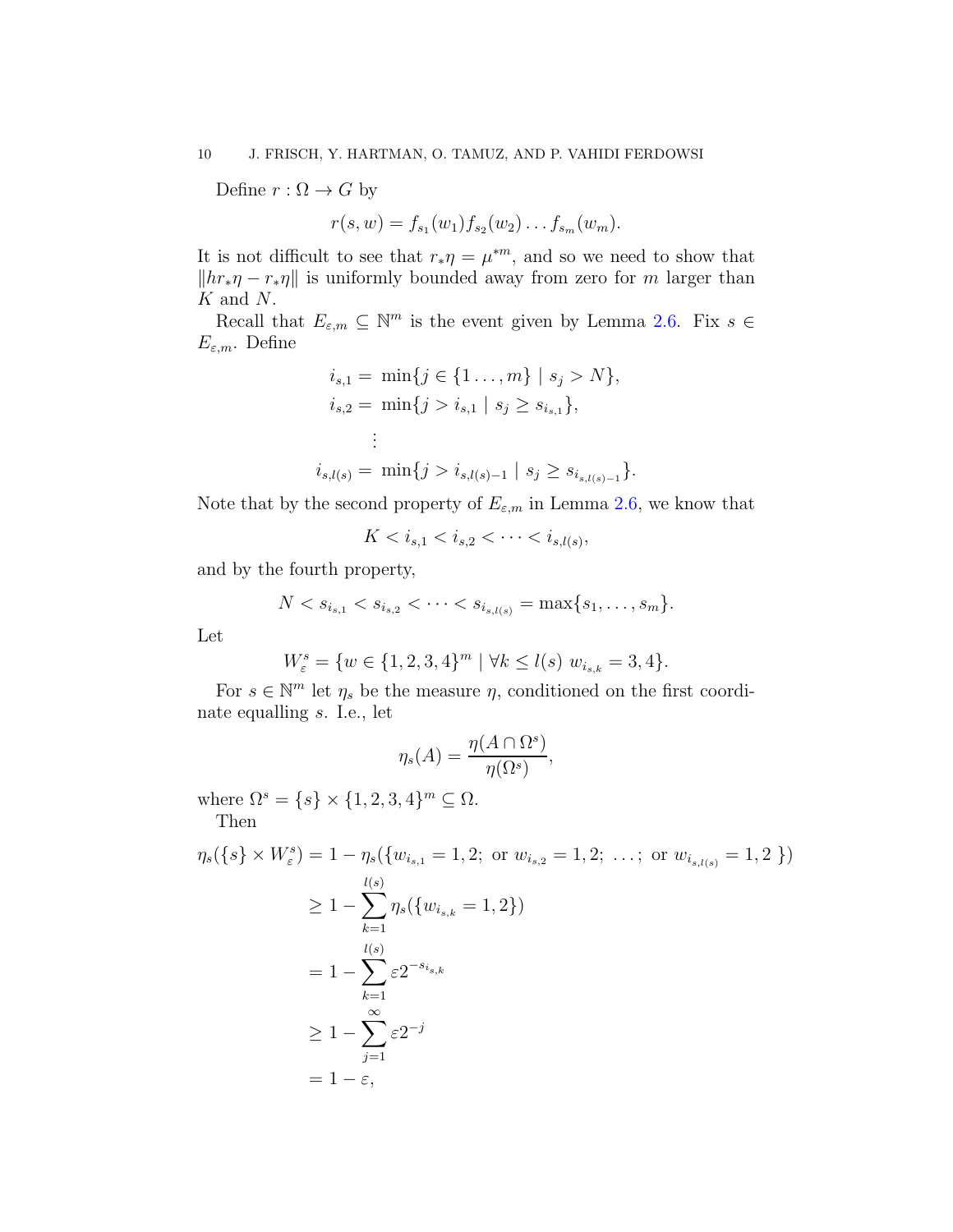where the first inequality follows from the union bound, and the last inequality holds since  $s_{i_{s,1}} < s_{i_{s,2}} < \cdots < s_{i_{s,l(s)}}$ .

Finally, let

$$
\Omega_{\varepsilon} = \{ (s, w) \in \Omega \mid s \in E_{\varepsilon,m}, \ w \in W_{\varepsilon}^s \}.
$$

By the above, and since  $\eta(E_{\varepsilon,m} \times \{1,2,3,4\}^m) \geq 1 - \varepsilon$  by Lemma [2.6,](#page-5-0) we have shown that

$$
\eta(\Omega_{\varepsilon}) \ge (1-\varepsilon)(1-\varepsilon) > 1-2\varepsilon.
$$

<span id="page-10-0"></span>**Claim 2.7.** *For any*  $\alpha, \beta \in \Omega_{\epsilon}$ , we have  $hr(\alpha) \neq r(\beta)$ .

We prove this claim after we finish the proof of the Proposition.

Let  $\eta_1$  be equal to  $\eta$  conditioned on  $\Omega_{\varepsilon}$ , and  $\eta_2$  be equal to  $\eta$  conditioned on the complement of  $\Omega_{\varepsilon}$ . We have  $\eta = \eta(\Omega_{\varepsilon})\eta_1 + (1 - \eta(\Omega_{\varepsilon}))\eta_2$ , and by the above claim we know  $||hr_*\eta_1 - r_*\eta_1|| = 2$ . So for m larger than  $K$  and  $N$ 

$$
||h\mu^{*m} - \mu^{*m}|| = ||hr_*\eta - r_*\eta||
$$
  
=  $||\eta(\Omega_{\varepsilon})(hr_*\eta_1 - r_*\eta_1) + (1 - \eta(\Omega_{\varepsilon}))(hr_*\eta_2 - r_*\eta_2)||$   
 $\geq \eta(\Omega_{\varepsilon}) ||hr_*\eta_1 - r_*\eta_1|| - 2(1 - \eta(\Omega_{\varepsilon}))$   
 $\geq 2(1 - 2\varepsilon) - 2(2\varepsilon) = 2 - 8\varepsilon,$ 

which is uniformly bounded away from zero since  $\varepsilon < \frac{1}{8}$ . Since  $||h\mu^{*m} - \mu^{*m}||$ is a decreasing sequence, this completes the proof of Proposition [2.2.](#page-3-1)

*Proof of Claim [2.7.](#page-10-0)* Let  $\alpha = (s, w)$ ,  $\beta = (t, v) \in \Omega_{\epsilon}$ . Hence  $\max\{K, N\}$  $m, s \in E_{\varepsilon,m}, t \in E_{\varepsilon,m}, w \in W_{\varepsilon}^s$ , and  $v \in W_{\varepsilon}^t$ . Assume that  $hr(\alpha) =$  $r(\beta)$ . So, we have

$$
hf_{s_1}(w_1)\cdots f_{s_m}(w_m) = f_{t_1}(v_1)\cdots f_{t_m}(v_m).
$$

Let  $K < i_1 < i_2 < \cdots < i_{l(s)}$  and  $K < j_1 < j_2 < \cdots < j_{l(t)}$  be the indices we defined for s and t in the proof of Proposition  $2.2$ . We remind the reader that the unique maximum of  $(s_1, \ldots, s_m)$  is attained at  $i_{l(s)}$ , with a corresponding statement for  $(t_1, \ldots, t_m)$  and  $j_{l(t)}$ . So we have

$$
h \overbrace{f_{s_1}(w_1) \cdots f_{s_{i_{l(s)}-1}}(w_{i_{l(s)}-1})}^{b_1} f_{s_{i_{l(s)}}}(w_{i_{l(s)}}) \overbrace{f_{s_{i_{l(s)}+1}}(w_{i_{l(s)}+1}) \cdots f_{s_m}(w_m)}^{b_2}
$$
  
= 
$$
\underbrace{f_{t_1}(v_1) \cdots f_{t_{j_{l(t)}-1}}(v_{j_{l(t)}-1})}_{c_1} f_{t_{j_{l(t)}}}(v_{j_{l(t)}}) \underbrace{f_{t_{j_{l(t)}+1}}(v_{j_{l(t)}+1}) \cdots f_{t_m}(v_m)}_{c_2}.
$$

Let  $p = s_{i_{l(s)}} = \max\{s_1, \ldots, s_m\}$  and  $q = t_{j_{l(t)}} = \max\{t_1, \ldots, t_m\}$ . Since  $w \in W_{\varepsilon}^s$  and  $v \in W_{\varepsilon}^t$ , we know  $f_{s_{i_{l(s)}}}(w_{i_{l(s)}}) = g_{p}^{\pm 1}$  and  $f_{t_{j_{l(t)}}}(v_{j_{l(t)}}) =$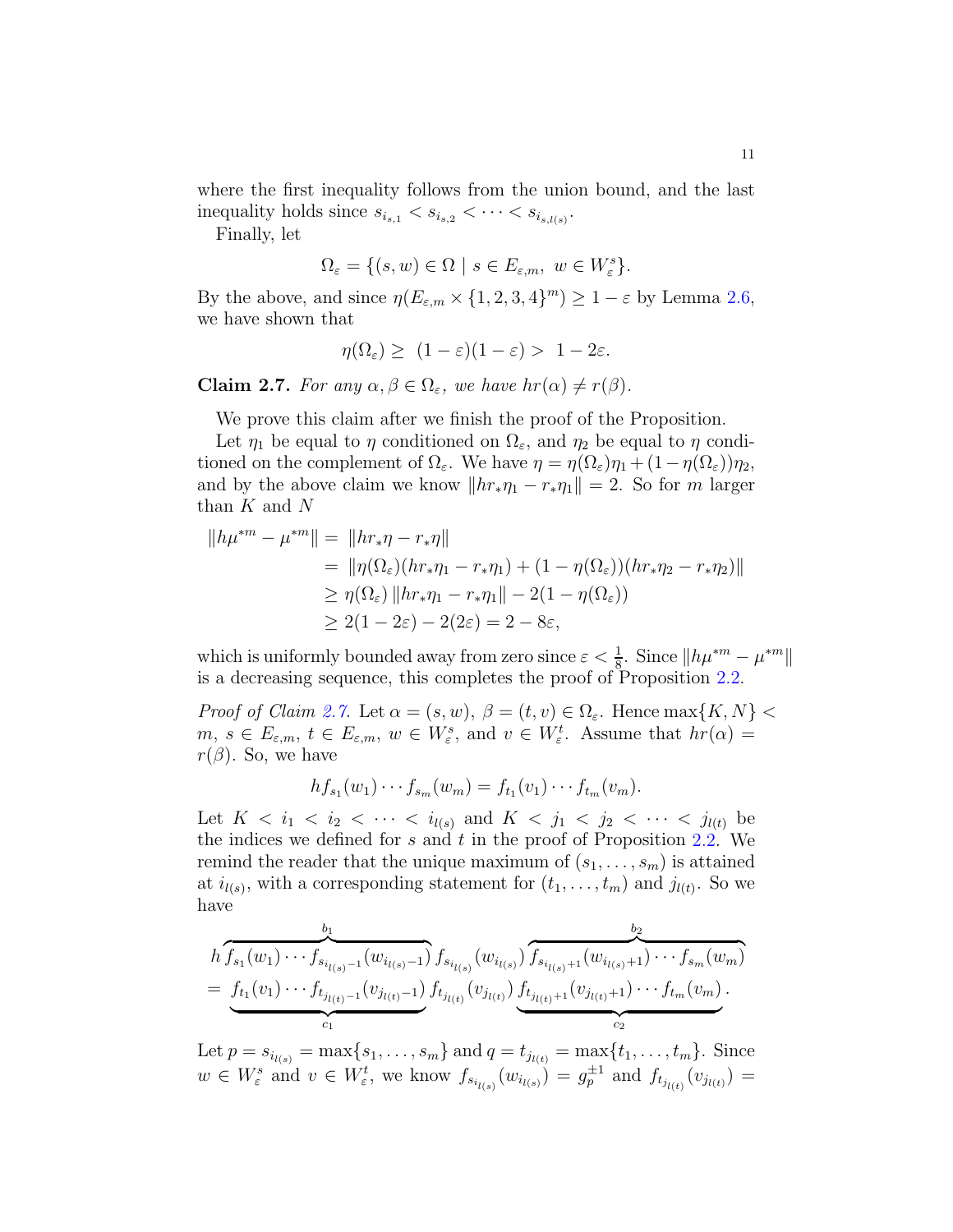<span id="page-11-0"></span>
$$
g_q^{\pm 1}
$$
, so  
(2.4)  $hb_1g_p^{\pm 1}b_2 = c_1g_q^{\pm 1}c_2$ .

Since  $p = \max\{s_1, \ldots, s_m\}$ , and since  $m \geq K$ , we know that  $m \leq m^2 \leq$ p. So  $b_1, b_2 \in (B_{p-1})^{p-1} \subseteq (C_{p-1})^{p-1}$ . Similarly  $c_1, c_2 \in (C_{q-1})^{q-1}$ .

Consider the case that  $p > q$ . Then  $c_1, c_2, g_q^{\pm 1} \in (C_q)^q \subseteq (C_{p-1})^{p-1}$ . Hence  $g_p^{\pm 1} = [b_1^{-1}]h^{-1}[c_1g_q^{\pm 1}c_2b_2^{-1}]$  by [\(2.4\)](#page-11-0), and so

$$
g_p \in (C_{p-1})^{4(p-1)} \{h, h^{-1}\}(C_{p-1})^{4(p-1)} \subseteq (C_{p-1})^{8(p-1)+1},
$$

which is a contradiction with our choice of  $g_p$ , since  $p > N$ . Similarly, if  $p < q$ , we get a contradiction. So we can assume that  $p = q$ .

If  $p = q$ , then by  $(2.4)$  we have

$$
hb_1g_p^{\pm 1}b_2 = c_1g_p^{\pm 1}c_2,
$$

and  $c_1, c_2, b_1, b_2 \in (C_{p-1})^{p-1}$ . So, for  $x = c_1^{-1}hb_1 \in (C_{p-1})^{2(p-1)+1}$  we have  $g_p^{\pm 1} x g_p^{\pm 1} = c_2 b_2^{-1} \in (C_{p-1})^{2(p-1)} \subseteq (C_{p-1})^{2(p-1)+1}$ . By the fact that  $g_p$  is a super-switching element for  $(C_{p-1})^{2(p-1)+1}$  and from Claim [2.4,](#page-4-1) we get that  $x$  is the identity.

So  $hb_1 = c_1$ , i.e.

$$
h f_{s_1}(w_1) \cdots f_{s_{i_{l(s)}-1}}(w_{i_{l(s)}-1}) = f_{t_1}(v_1) \cdots f_{t_{j_{l(t)}-1}}(v_{j_{l(t)}-1}).
$$

By the exact same argument, we can see this leads to a contradiction unless

$$
h f_{s_1}(w_1) \cdots f_{s_{i_{l(s)-1}-1}}(w_{i_{l(s)-1}-1}) = f_{t_1}(v_1) \cdots f_{t_{j_{l(t)-1}-1}}(v_{j_{l(t)-1}-1}).
$$

And again, this leads to a contradiction unless

$$
h f_{s_1}(w_1) \cdots f_{s_{i_{l(s)-2}-1}}(w_{i_{l(s)-2}-1}) = f_{t_1}(v_1) \cdots f_{t_{j_{l(t)-2}-1}}(v_{j_{l(t)-2}-1}).
$$

Note that if  $l(s) \neq l(t)$ , at some point in this process we get that either all the  $s_i$ 's or all the  $t_i$ 's are at most N while the other string has characters strictly greater than N. This leads to a contradiction similar to the case  $p \neq q$ , which we explained before. So, by continuing this process, we get a contradiction unless

<span id="page-11-1"></span>
$$
(2.5) \t\t\t h f_{s_1}(w_1) \cdots f_{s_{i_1-1}}(w_{i_1-1}) = f_{t_1}(v_1) \cdots f_{t_{j_1-1}}(v_{j_1-1}).
$$

Note that  $s_1, \ldots, s_{i_1-1} \leq N$ , which implies

$$
f_{s_1}(w_1)=\cdots=f_{s_{i_1-1}}(w_{i_1-1})=e.
$$

Similarly,  $t_1, \ldots, t_{i_1-1} \leq N$  implies that

$$
f_{t_1}(v_1)=\cdots=f_{t_{j_1-1}}(v_{j_1-1})=e.
$$

So, from  $(2.5)$  we get  $h = e$ , which is a contradiction.

 $\Box$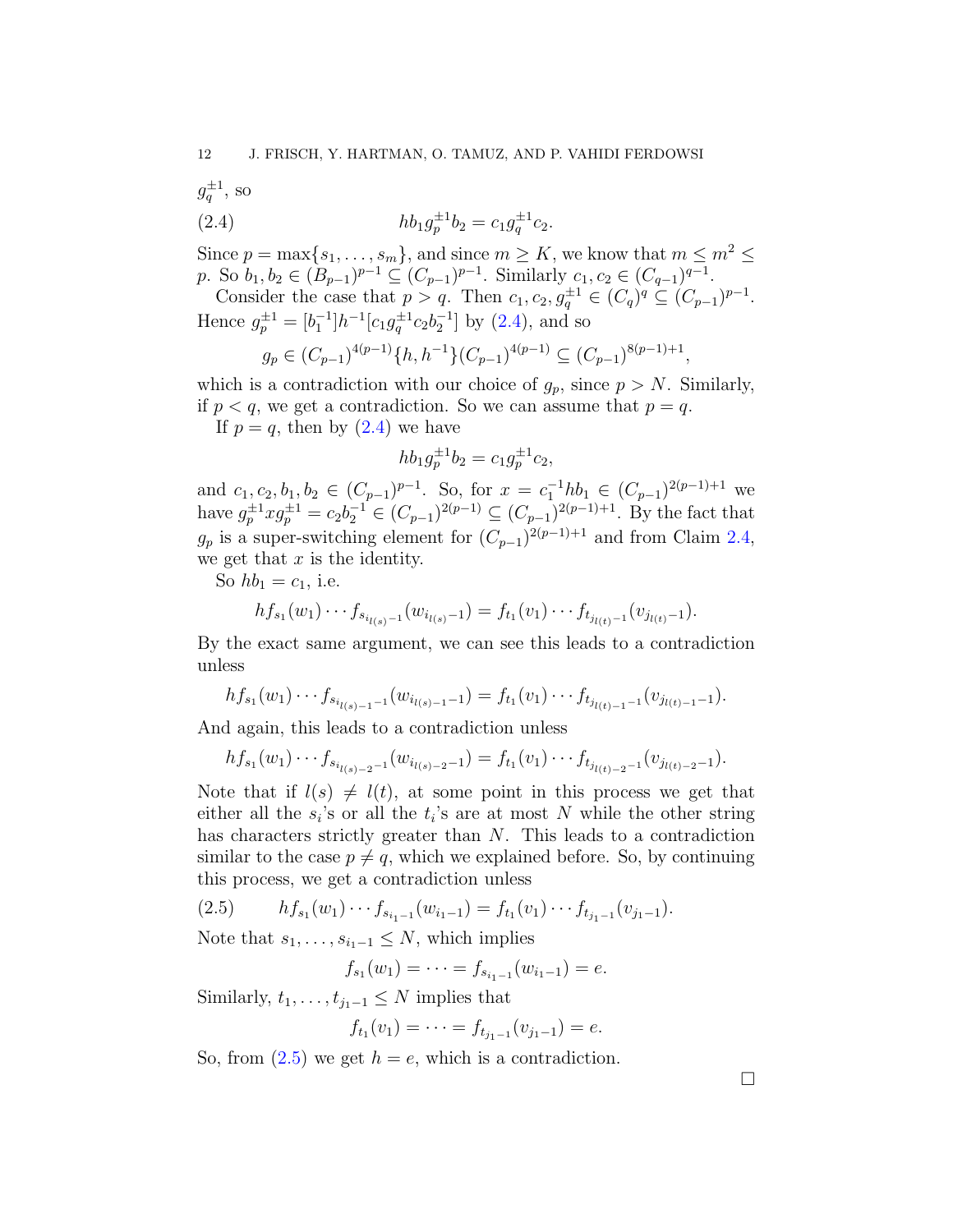#### **REFERENCES**

- <span id="page-12-3"></span>[1] Uri Bader and Yehuda Shalom, Factor and normal subgroup theorems for lattices in products of groups, Invent. Math. 163 (2006), no. 2, 415–454.
- <span id="page-12-15"></span>[2] Laurent Bartholdi and Anna Erschler, Poisson–Furstenberg boundary and growth of groups, Probability Theory and Related Fields 168 (2017), no. 1- 2, 347–372.
- <span id="page-12-9"></span>[3] David Blackwell, On transient markov processes with a countable number of states and stationary transition probabilities, The Annals of Mathematical Statistics (1955), 654–658.
- <span id="page-12-10"></span>[4] Gustave Choquet and Jacques Deny, Sur l'équation de convolution  $\mu = \mu * \sigma$ , C. R. Acad. Sci. Paris 250 (1960), 799–801.
- <span id="page-12-17"></span>[5] AM Duguid and DH McLain, FC-nilpotent and FC-soluble groups, Mathematical proceedings of the cambridge philosophical society, 1956, pp. 391–398.
- <span id="page-12-11"></span>[6] Evgeniı B Dynkin and MB Maljutov, Random walk on groups with a finite number of generators, Dokl. akad. nauk sssr, 1961, pp. 1042–1045.
- <span id="page-12-14"></span>[7] Anna Erschler, Boundary behavior for groups of subexponential growth, Annals of Mathematics (2004), 1183–1210.
- <span id="page-12-13"></span>[8]  $\_\_\_\_\_$ , Liouville property for groups and manifolds, Inventiones mathematicae 155 (2004), no. 1, 55–80.
- <span id="page-12-18"></span>[9] Joshua Frisch, Omer Tamuz, and Pooya Vahidi Ferdowsi, Strong amenability and the infinite conjugacy class property, arXiv preprint arXiv:1801.04024 (2018).
- <span id="page-12-4"></span>[10] Alex Furman, Random walks on groups and random transformations, Handbook of dynamical systems, 2002, pp. 931–1014.
- <span id="page-12-2"></span>[11] H. Furstenberg and E. Glasner, Stationary dynamical systems, Contemp. Math., vol. 532, Amer. Math. Soc., Providence, RI, 2010.
- <span id="page-12-0"></span>[12] Harry Furstenberg, Noncommuting random products, Transactions of the American Mathematical Society 108 (1963), no. 3, 377–428.
- [13]  $\_\_\_\_\$ , Random walks and discrete subgroups of Lie groups, Advances in Probability and Related Topics 1 (1971), 1–63.
- <span id="page-12-1"></span>[14] , Boundary theory and stochastic processes on homogeneous spaces, Harmonic analysis on homogeneous spaces 26 (1973), 193–229.
- <span id="page-12-6"></span>[15] Shmuel Glasner, On Choquet-Deny measures, Ann. Inst. H. Poincaré B 12  $(1976), 1-10.$
- [16]  $\_\_\_\_\_\$ neximal flows, Lecture Notes in Mathematics, Vol. 517, Springer-Verlag, Berlin-New York, 1976.
- <span id="page-12-7"></span>[17] Yves Guivarc'h, Croissance polynomiale et périodes des fonctions harmoniques, Bull. Soc. Math. France 101 (1973), no. 333, 379.
- <span id="page-12-16"></span>[18] Wojciech Jaworski, Countable amenable identity excluding groups, Canadian Mathematical Bulletin 47 (2004), no. 2, 215–228.
- <span id="page-12-8"></span>[19] Wojciech Jaworski and C Robinson Edward Raja, The Choquet–Deny theorem and distal properties of totally disconnected locally compact groups of polynomial growth, New York J. Math 13 (2007), 159–174.
- <span id="page-12-12"></span>[20] Vadim A Kaimanovich, Examples of non-abelian discrete groups with nontrivial exit boundary, Zapiski Nauchnykh Seminarov POMI 123 (1983), 167– 184.
- <span id="page-12-5"></span>[21] Vadim A Kaimanovich and Anatoly M Vershik, Random walks on discrete groups: boundary and entropy, The annals of probability (1983), 457–490.